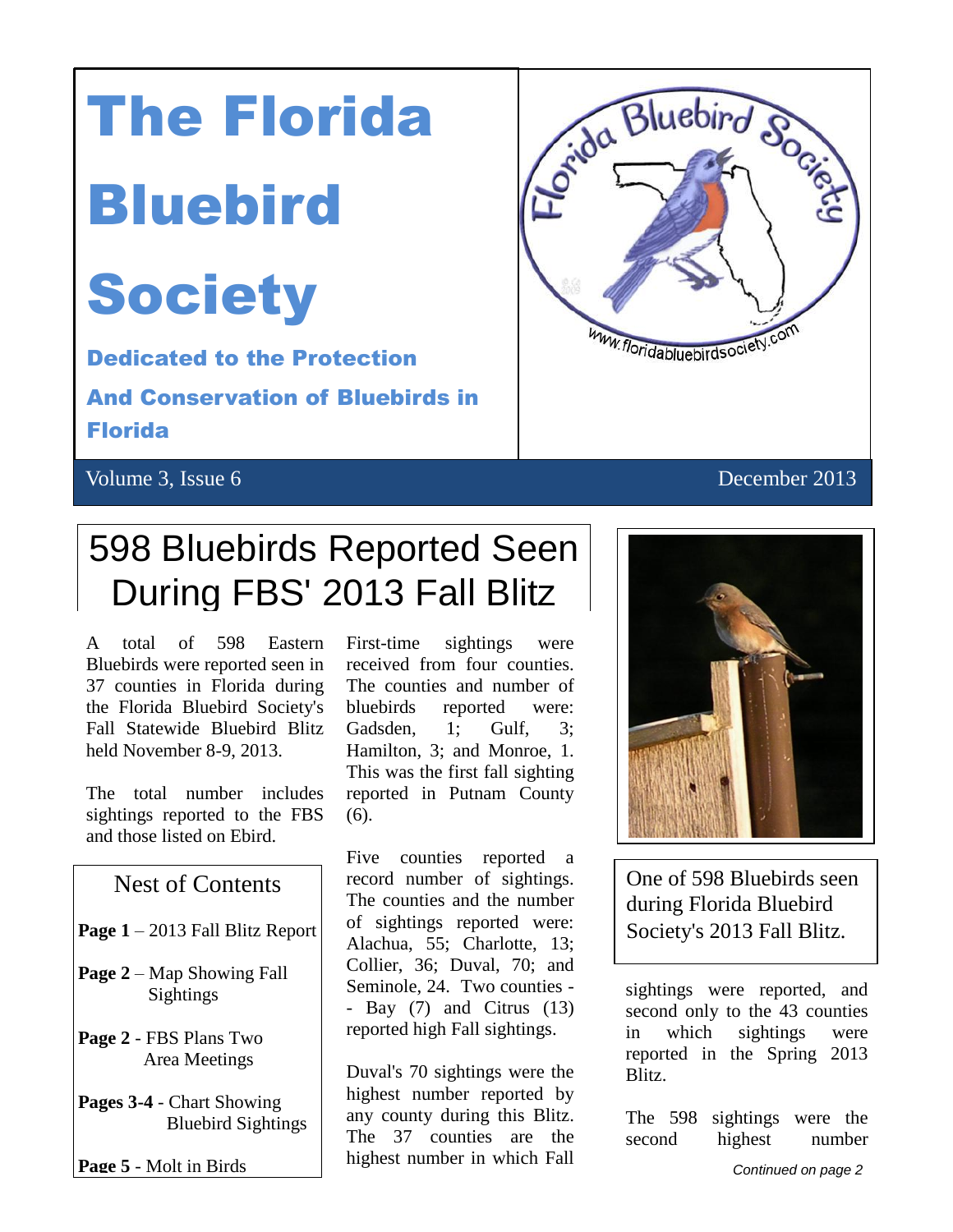### Bluebirds Seen in 37 Counties

*Continued from Page 1*

November 2013 **Statewide Bluebird Blitz Results** 



The accompanying map reveals an interesting pattern of bluebird sightings. The counties in which bluebirds were reported seen are clustered in the upper northeast part of the state, and with the exception of Sarasota, stretch unbroken down the Gulf Coast to Monroe, one of the four counties with first-time sightings. Bluebird sightings were reported in Escambia County -- in the western-most part of the Panhandle -- and in Nassau County -- in the extreme northeast part of Florida -- and in Monroe County -- in the southernmost tip of the Peninsula. All the FBS needs are bluebird sightings in the Keys to call Florida a "Bluebird State."

The Florida Bluebird Society

thanks all those individuals who participated in the 2013 Fall Statewide Bluebird Blitz. As more individuals participate in this twice-yearly event, the FBS will begin to get a more complete picture on the health of the species in Florida and how the bluebird population fluctuates at different times of the year.

See accompanying chart (Pages 3 and 4) for listing of all Blitz bluebird sightings.

The dates for the Spring Blitz - normally held the first or second week in April -- have not yet been determined.

### FBS Schedules 2 Area Meetings

The Florida Bluebird Society has scheduled two area meetings for present and past members of the Society and their guests in February. The first will be at the Central Ridge Library, 425 W. Roosevelt Blvd., in Beverly Hills, on Saturday, Feb 1, from 10:00 a.m. until noon. The second will be in the Orange Park Branch of the Clay County Public Library, 2054 Plainfield Ave., Orange Park, on Saturday, Feb. 22, from 9:00 a.m. to 1:00 p.m.

The meetings will give participants an opportunity to share experiences and provide input into the operation of the FBS.

The Beverly Hills meeting will include Levy, Marion, Citrus, Hernando, Sumter, Pasco, Pinellas, and Hillsborough counties. Participants will be guests of the FBS for a pizza lunch and will be invited to tour the Withlacoochie Bluebird Trail in Ft. Cooper. Participants also will be given a free bluebird nest box made by Louis Nipper, an FBS board member.

The Orange Park meeting will open with a "meet-andgreet" session and end with a "brown bag" luncheon. Equipment will be available for participants to share their photos. The meeting will include the eight counties surrounding Clay.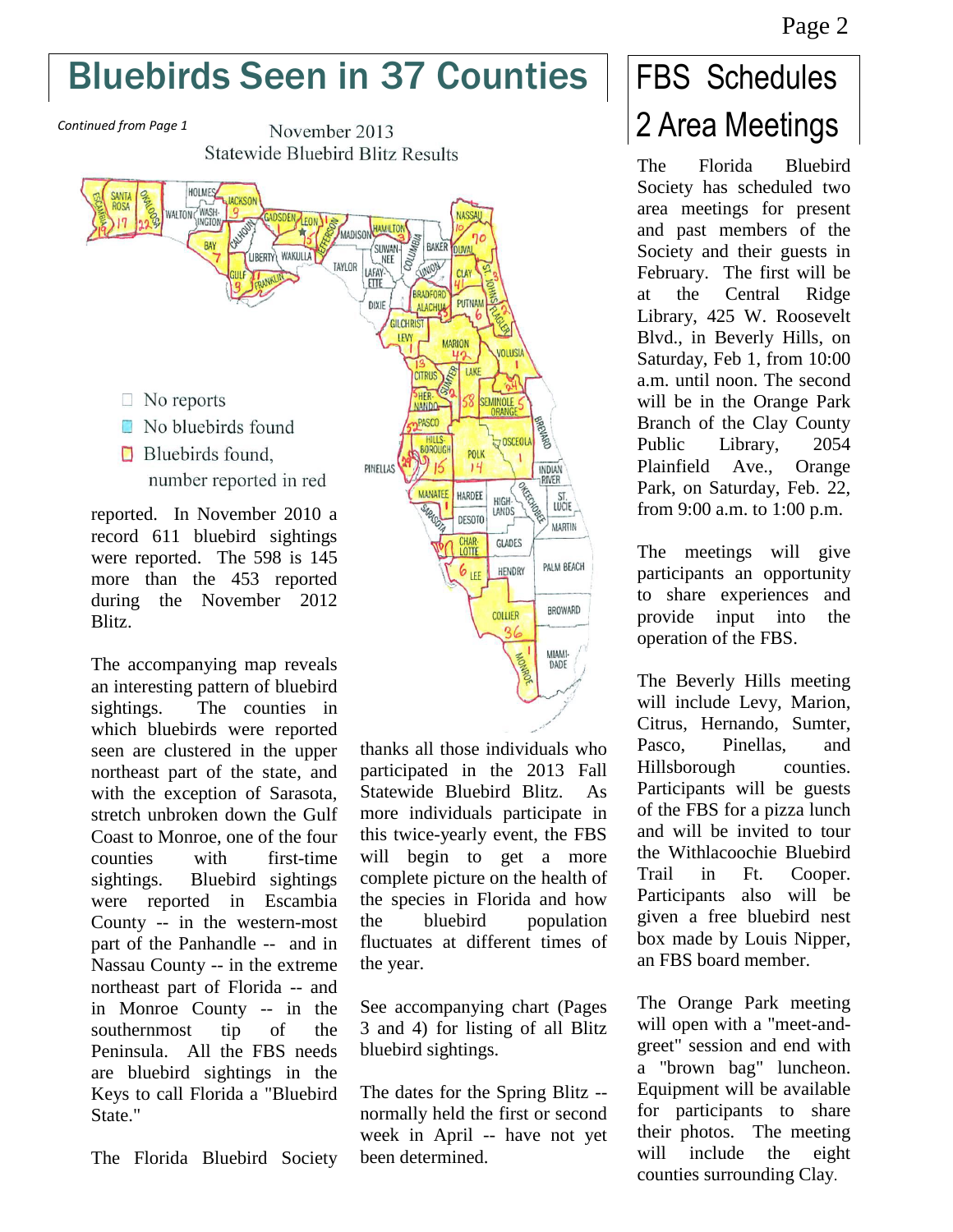#### Florida Bluebird Society's Spring and Fall Bluebird Blitz Responses Total number of bluebirds reported by county 11/20- 21/2010  $4/2 -$ 3/2011  $11/18-$ 19/2011  $4/13-$ 14/2012 11/16- 17/2012  $4/5 -$ 6/2013 11/8- 9/2013 Total Total Total Total Total Total Total Alachua County 19 19 14 | 49 | 11 | 127 | 55 Baker County 1 2 Bay County 1 4 13 7 Bradford County Brevard County (and The Prevard County and The Prevard County and American County and American County and American County and American County and American County and American County and American County and American County Broward County Calhoun County Charlotte County 4 4 4 7 10 Citrus County 22 3 32 13 Clay County 37 26 6 50 41 28 41 Collier County 1 | 6 | 18 | 8 | 9 | 7 | 21 | 36 Columbia County 75 1 28 58 DeSoto County Dixie County 14 1 Duval County 11 31 23 9 11 30 70 Escambia County | | 11 | 55 | 14 | 1 | 21 | 14 | 19 Flagler County 9 1 5 1 2 Franklin County 1 3 4 1 Gadsden County 1 Gilchrist County  $\begin{array}{|c|c|c|c|c|c|c|c|c|} \hline \end{array}$  4  $\begin{array}{|c|c|c|c|c|c|c|c|} \hline \end{array}$  52 Glades County The Studies of the Studies of the Studies of the Studies of the Studies of the Studies of the Studies of the Studies of the Studies of the Studies of the Studies of the Studies of the Studies of the Studies o Gulf County The Research of the Second Lines of the Second Lines of the Second Lines of the Second Lines of the S Hamilton County 3 Hardee County The Research of the Second Second Second Second Second Second Second Second Second Second Second S Hendry County 2 Hernando County 11 23 4 20 12 5 Highlands County 5 23 38 22 13 Hillsborough County | | 35 | 84 | 21 | 6 | 18 | 18 | 15 Holmes County Indian River County 2 Jackson County 6 4 3 Jefferson County 3 5 5 1 1 Lafayette County Lake County 93 59 33 8 13 5 58 Lee County 1 1 19 3 6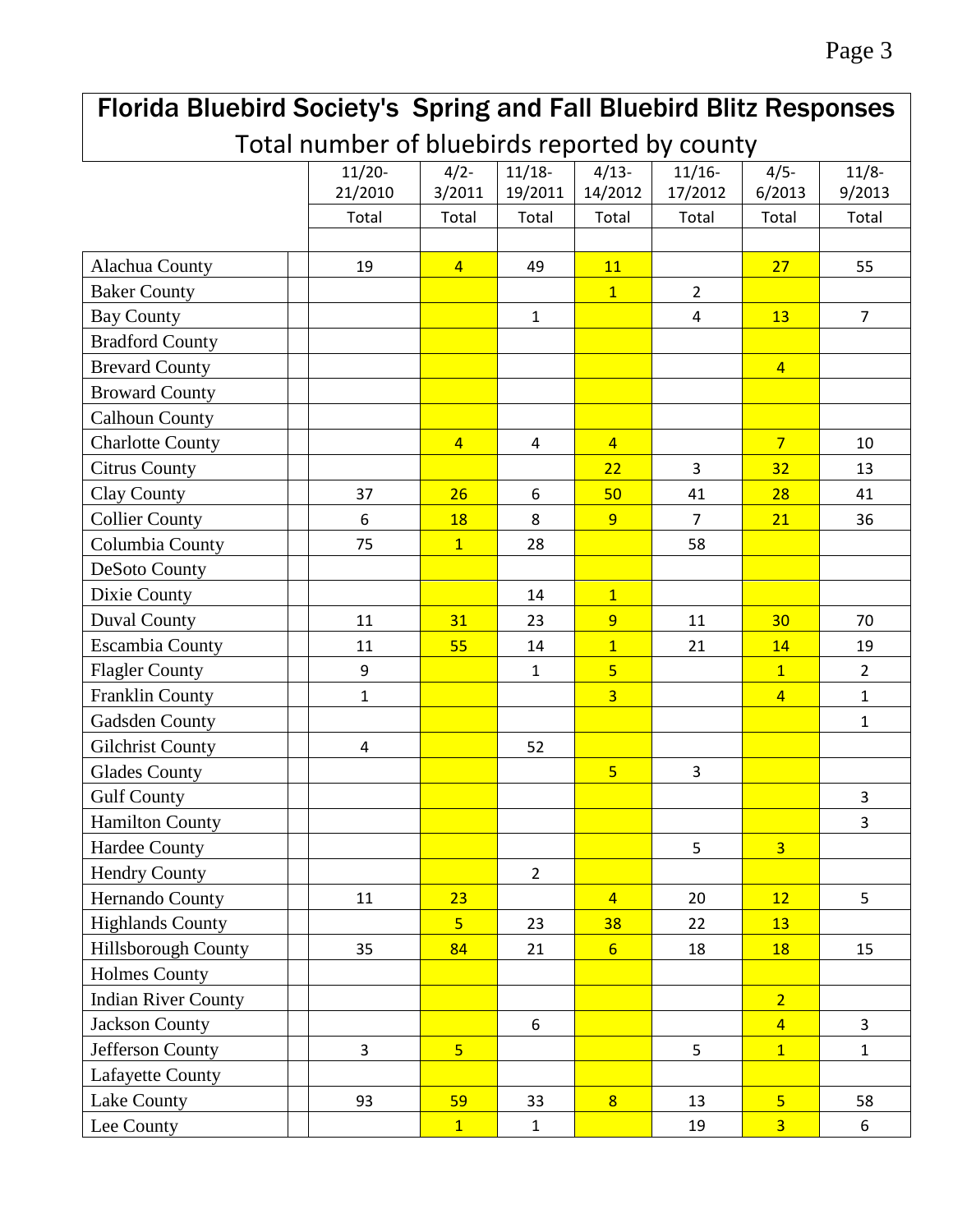| Florida Bluebird Society's Spring and Fall Bluebird Blitz Responses |                     |                                              |                     |                    |                      |                  |                   |  |
|---------------------------------------------------------------------|---------------------|----------------------------------------------|---------------------|--------------------|----------------------|------------------|-------------------|--|
|                                                                     |                     | Total number of bluebirds reported by county |                     |                    |                      |                  |                   |  |
|                                                                     | $11/20-$<br>21/2010 | $4/2-$<br>3/2011                             | $11/18-$<br>19/2011 | $4/13-$<br>14/2012 | $11/16 -$<br>17/2012 | $4/5-$<br>6/2013 | $11/8-$<br>9/2013 |  |
| Leon County                                                         | Total               | <b>Total</b>                                 | Total               | Total              | Total                | Total            | Total             |  |
| Levy County                                                         | 3                   | $\overline{4}$                               | 16                  |                    | 12                   | $7\overline{ }$  | $\mathbf{1}$      |  |
| <b>Liberty County</b>                                               |                     |                                              |                     |                    |                      |                  |                   |  |
| <b>Madison County</b>                                               | $\mathbf{1}$        |                                              |                     |                    |                      |                  |                   |  |
| <b>Manatee County</b>                                               | $\mathbf{1}$        | 2 <sup>1</sup>                               |                     |                    |                      | $\mathbf{1}$     | $\mathbf{1}$      |  |
| <b>Marion County</b>                                                | 10                  | $6\overline{6}$                              | 64                  | 52                 | 26                   |                  | 42                |  |
| <b>Martin County</b>                                                |                     | $\overline{2}$                               |                     | 11                 |                      | $\overline{3}$   |                   |  |
| Miami-Dade County                                                   | 3                   |                                              |                     |                    | $\overline{2}$       | $\overline{2}$   |                   |  |
| Monroe County                                                       |                     |                                              |                     |                    |                      |                  | $\mathbf{1}$      |  |
| <b>Nassau County</b>                                                | 14                  | 12                                           | 4                   | $\mathbf{1}$       | $\overline{2}$       | 23               | 10                |  |
| <b>Okaloosa County</b>                                              | 33                  | $\overline{1}$                               | 8                   | $6 \overline{}$    | 37                   | $\overline{7}$   | 22                |  |
| Okeechobee County                                                   |                     |                                              |                     |                    |                      | $\overline{1}$   |                   |  |
| <b>Orange County</b>                                                | 31                  | 28                                           | 3                   | 16                 | 4                    | $6 \overline{}$  | 5                 |  |
| Osceola County                                                      | 10                  | $\overline{2}$                               | 5                   | $\overline{5}$     | 10                   | 14               | $\mathbf{1}$      |  |
| Palm Beach County                                                   |                     |                                              |                     |                    | $\overline{2}$       |                  |                   |  |
| Pasco County                                                        | 79                  | 13                                           | 20                  | 102                | 11                   | 12               | 52                |  |
| <b>Pinellas County</b>                                              | 25                  | $\overline{4}$                               | 30                  | 55                 | 8                    | 7 <sup>2</sup>   | 32                |  |
| Polk County                                                         | 14                  | 14                                           | 3                   | 22                 | 5                    | $\overline{5}$   | 14                |  |
| <b>Putnam County</b>                                                |                     |                                              |                     |                    |                      | $\overline{2}$   | 6                 |  |
| Santa Rosa County                                                   | 31                  | 10                                           | 15                  | $\overline{2}$     | 16                   | $\overline{3}$   | 17                |  |
| Sarasota County                                                     | 3                   | $\overline{3}$                               |                     | $\overline{4}$     |                      | $\overline{7}$   |                   |  |
| Seminole County                                                     |                     | $\overline{7}$                               |                     | $\overline{4}$     | $\overline{3}$       | 9                | 24                |  |
| St. Johns County                                                    |                     | <b>16</b>                                    | 4                   | 2 <sup>1</sup>     |                      | <u>13</u>        | 3                 |  |
| St. Lucie County                                                    |                     |                                              |                     |                    |                      |                  |                   |  |
| <b>Sumter County</b>                                                |                     | 32                                           | 9                   |                    | 16                   |                  | $2^{\circ}$       |  |
| <b>Suwannee County</b>                                              |                     | 2 <sup>1</sup>                               | 8                   |                    |                      |                  |                   |  |
| <b>Taylor County</b>                                                |                     |                                              |                     |                    |                      | $\overline{4}$   |                   |  |
| <b>Union County</b>                                                 |                     |                                              |                     |                    |                      |                  |                   |  |
| Volusia County                                                      |                     |                                              | 26                  | 10                 | 8                    | $\mathbf{1}$     | $\mathbf{1}$      |  |
| Wakulla County                                                      | $\overline{2}$      | $\overline{3}$                               | $\mathbf{1}$        | $\overline{3}$     | $\mathbf{1}$         | $\overline{7}$   |                   |  |
| <b>Walton County</b>                                                |                     | $\overline{1}$                               |                     | $\overline{8}$     | 12                   | 13               |                   |  |
| <b>Washington County</b>                                            |                     |                                              | $\mathbf 1$         |                    |                      | 2 <sup>1</sup>   |                   |  |
|                                                                     |                     |                                              |                     |                    |                      |                  |                   |  |
| <b>Total Reported</b>                                               | 611                 | 527                                          | 518                 | 496                | 453                  | 411              | 598               |  |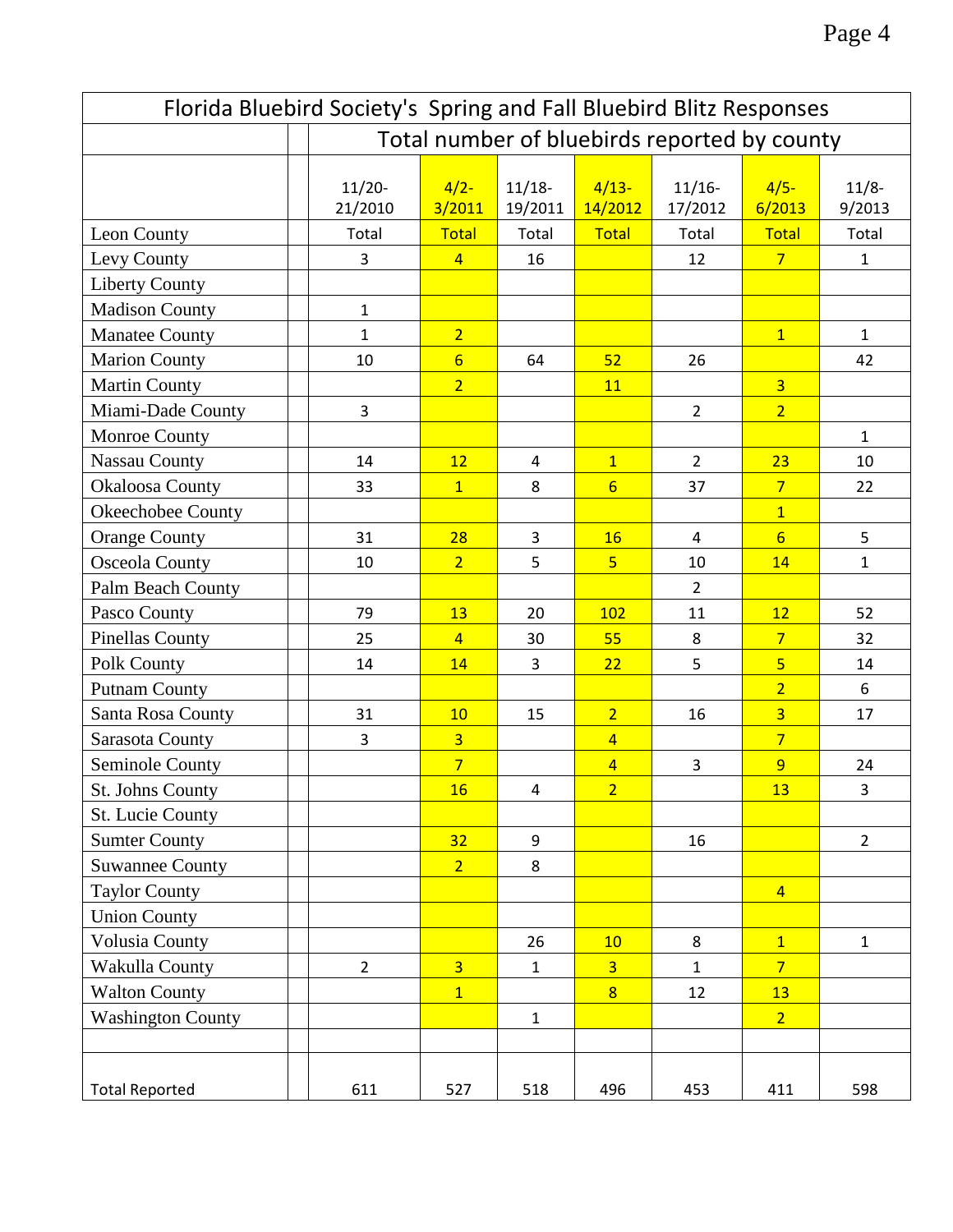### Molt - When Bluebirds Decide It's Time "To Dress" Up In A New Set of Feathers

By Faith Jones, FBS Treasurer

Adapted From An Article by Roger Grimshaw in the Seminole Audubon newsletter, "The Jay."

Molt is the process of shedding feathers which are then replaced with new feathers. Molt is actually defined as the growing of new feathers.

Feathers are a unique characteristic of birds. Songbirds have about 2000 feathers. There are two principal types of feathers, downy (plumulaceous) and contour (pennaceous). When discussing molt, we are talking about contour feathers. There are a number of contour feather types which are located on different parts of the body, and serve different purposes. Feathers are attached to the skin in tracts (pterylae). The tracts are in patches on the skin which are controlled by muscles. This arrangement provides control over feather movement which is required for preening. temperature regulation, and display.

Feathers develop in a relatively hard sheath or "pin" that protects the follicle. This protective sheath is essential to safe guard the developing feathers. As each feather grows it emerges from the sheath and spreads to its full width. The sheath then flakes off from the base of the feather. Darker feathers are stronger than pale



Most songbirds replace each of their feathers once a year, usually at the end of their nesting season.

Songbird nestlings have more downy (plumulaceous) feathers on top than underneath, probably for protection. Juvenile plumage, their first pennaceous feathers, grows in all over the body, sometimes in different phases that seem to correspond to the nestling's expanding body. The tail feathers tend to be last to grow in fully. Wing feathers grow in early as nestling's energy is better directed to wing feathers which are most important for escape from predators. The tail is less important in this respect, and can grow in later.

In a lecture given by Kenn Kaufman at the Audubon Field Ornithology camp I attended last summer, I learned the difference between the terms "juvenal" and "juvenile". Historically, North American ornithologists have used the term "juvenal" to describe a bird's first coat of non-downy feathers, the plumage in which a bird leaves the nest. The term "juvenile" describes the bird. "Juvenal" describes the plumage, and "juvenile" refers to the bird. European ornithologists have always used the term "juvenile" to describe both the plumage and the bird.

Most ornithologists now agree that as long as we realize "juvenile" is not the same as "immature" or "subadult", it is acceptable to use "juvenile" for the plumage and the bird.

Many songbird's juvenile plumage, the one in which they leave the nest, is distinctive from adult plumage. Many songbirds that